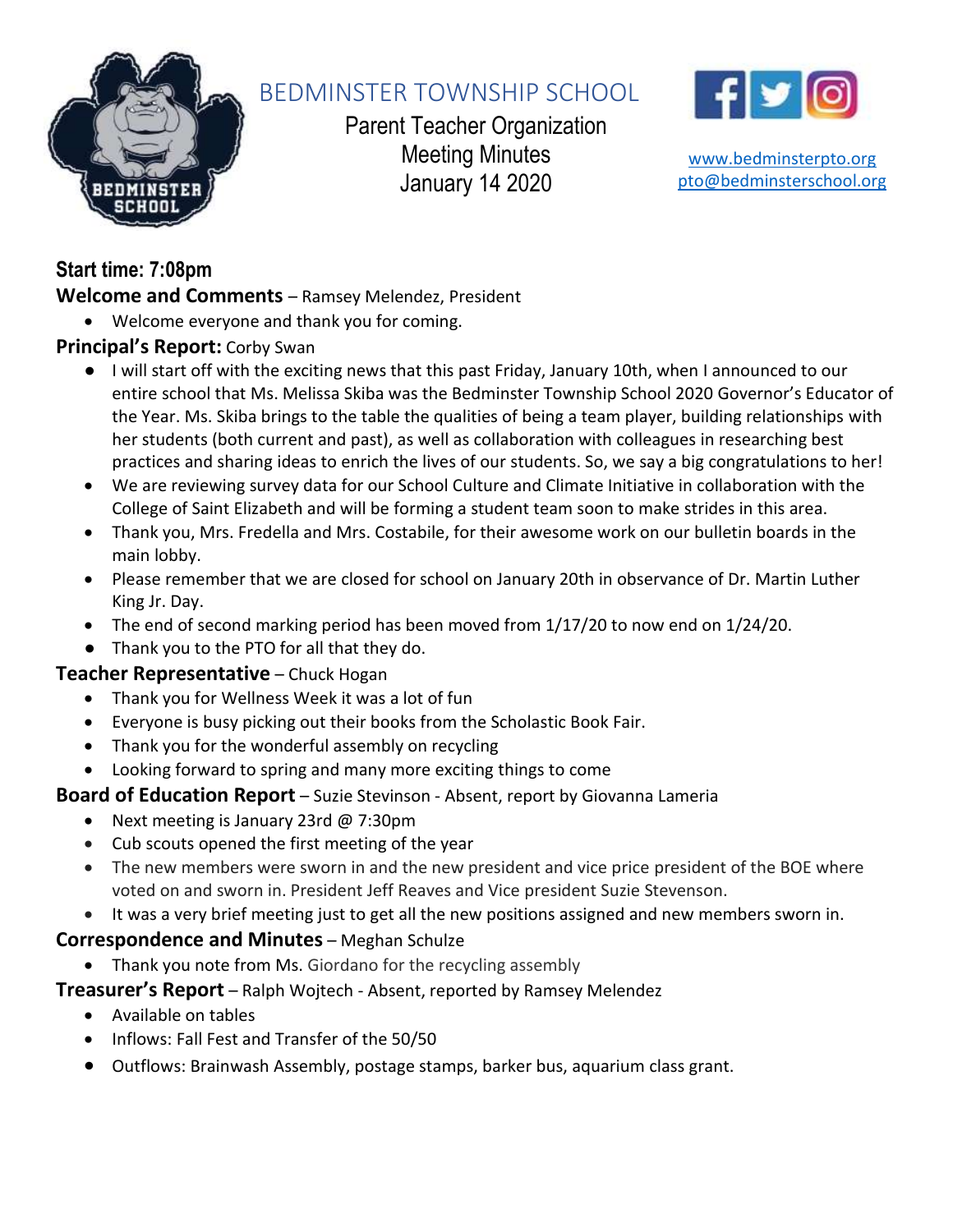# **New Business**

#### **8 th Grade 50/50 Raffle:** Marisa Austenberg

- Total raised \$6,965.00 (\$3,482.50 going to  $8<sup>th</sup>$  grade Washington DC trip)
- First prize  $25% = $1,741.25$
- Second Prize  $15% = $1044.75$
- Third Prize  $10\% 5696.50$

#### **2020-2021 Executive Board:** Executive Board

- All 4 Board positions will be open
	- $\circ$  Danielle and Meghan will be running for President and Vice President respectfully
	- $\circ$  Notify current Board prior to April 14<sup>th</sup> meeting if interested
	- $\circ$  Elections will be held at the May 12<sup>th</sup> meeting
- Editor for the Newsletter
- Social media and PR Coordinator

#### **PTO Meeting Schedule:**

- February  $11 7$  pm Room 315
- March  $10 7$  pm Room 315
- April  $14 7$  pm Room 315
- May  $12 7$  pm Room 315
- $\bullet$  June  $9 7$  pm Room 315

# **Spring Fling: Friday, April 17th, 2020:** Laura Kamrow

- Invitations and 50/50 tickets will be mailed to all families and staff early February
- Tickets will go on sale February 14
- Solicitation letters have been sent to previous business supporters
- Sign up for solicitations calls and wine donations sheets were passed around. Please contact Laura if you would like to help
- Anyone interested in volunteering, in any way, please email LauradeZutter@yahoo.com

#### **Public Questions & Comments:**

- This portion will be held to a 15-minute limit. We politely ask that each speaker limit his or her time to 5 minutes for comments and/or questions in regard to any Agenda point or any other topic related to the PTO. If any written documents are to be given to the PTO Executive Board, please email them to the Board Secretary 2 days in advance of meeting date. [pto@bedminsterschool.org](mailto:pto@bedminsterschool.org)
- No comments or questions were asked.

# **Old Business**

**Bedminster Charities Fall Fest: Saturday, October 26, 2020:** Tara Mulcahy & Meriah Valente –

Absent Reported by Ramsey Melendez

- Most profitable year donation totaled \$6,200.
- Admission, silent auction and beer tent were the most profitable
- 50/50 did not do as well as expected, despite selling earlier
- Social media was a great help in getting info out to other towns.
- Thank you to everyone who volunteered and helped

#### **PTO Membership: Executive Board**

- \$15 per Family
- Forms can be found on website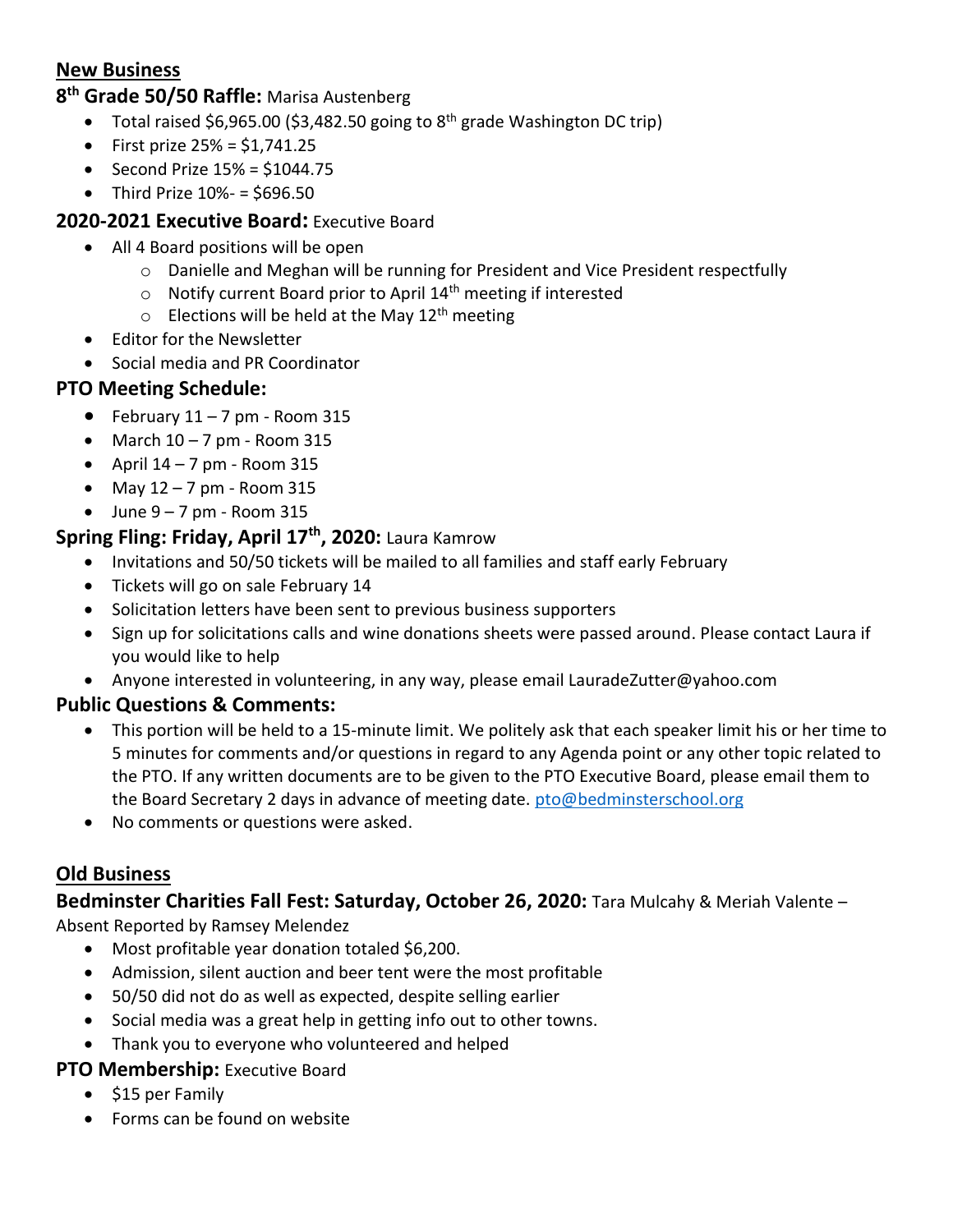#### **Spirit Wear: October 28- November 6:** Jessica Pascale & Melissa Kircher

- Looking to change things up next year
- Running the sale at a different time is possible
- Looking for a new vendor

# **Ongoing Committees**

**Assemblies**: Angela Gatto, Renee Hachey & Tina Dadas

- January 3: PTO assisted The Wellness Committee and the Green Team in bringing in a recycling assembly. Grand Falloons "Professor W's Earth Science Circus: "Garbage: What a Waste!"
- February 21: Mobil Ed The Spirit to Overcome (Black History Month)

#### **Cub Scouts Pack #1749 -** Howard Wolkow & Steve Frantz

- For grades  $K 5$ , new members are welcome at anytime
- Open to both Boys and Girls
- The pinewood derby is coming up February  $3<sup>rd</sup>$ , the kids have already started working on their cars.
- An overnight trip is coming up to the Camden Aquarium
- There will be a camping trip in May, the location is still under consideration

**Box Tops**: Stephanie Zultanky & Mariana Wickizer

- Total box raised from last year to this year December \$1,188.00
- Flyer coming out on how the new program works
- "Spring String" contest will run March through April.

# **Bulletin Board**: Faith Costabile & Danielle Fredella

- Winter boards are up
- <http://www.bedminsterpto.org/bulletin-boards.html>

# **CIC, The HUB**: Anna Spitalari,

• Meaningful and educational volunteer opportunities for Middle School students are offered throughout the year at Community in Crisis, The Hub; for information please email: Info@communityincrisis.org.

# **SH Municipal Alliance:** Anna Spitaleri

• Nothing at this time

# **Helping Hands**: Linda Fragassi

• <http://www.bedminsterpto.org/helping-hands.html>

# **Homeroom Parents**: Suzie Stevinson& Jen Calpin - Absent

# **Social Media/Website:** Ramsey Melendez

- Please visit: [www.bedminsterpto.org](http://www.bedminsterpto.org/)
- Like us on Facebook, Instagram and Twitter

# **8th Grade:** Karen Rosen

- Deposits for the Washington DC trip are due by the  $27<sup>th</sup>$  or you will not be able to go.
- February  $7<sup>th</sup>$  is the Snowball dance for Pre-K to  $4<sup>th</sup>$  grade
- All parent and student 8<sup>th</sup> grade volunteers' hours should be fulfilled (school community service hours do not count towards 8<sup>th</sup> grade hours)
- Faculty and student basketball game details to come
- February 21<sup>st</sup> is Parents' Night Out fundraiser for the drama club 6:30 -9pm